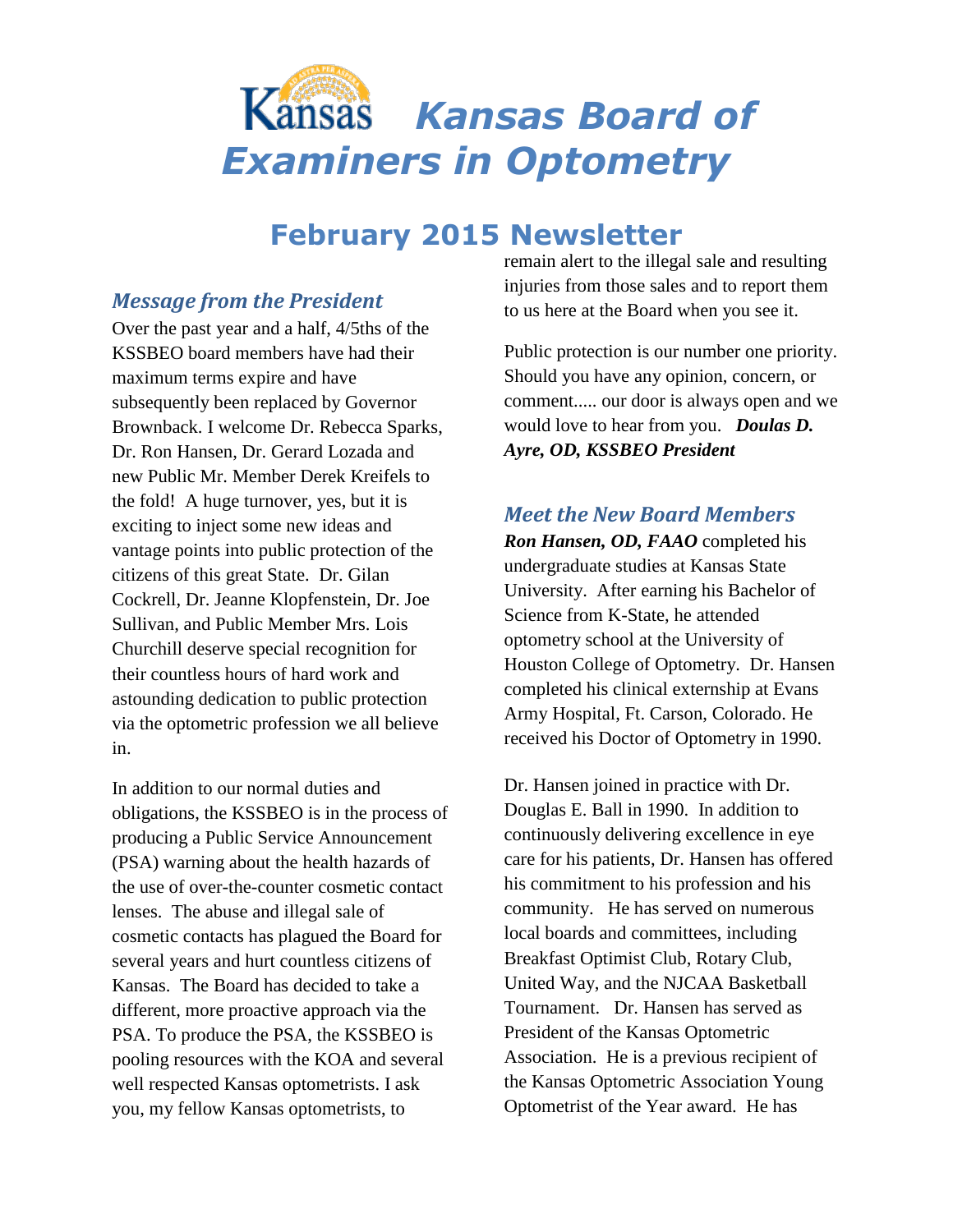presented continuing education lectures to numerous school nurse and paraoptometric groups. Dr. Hansen is a Fellow of the American Academy of Optometry and a Diplomat of the American Board of Optometry.

Dr. Hansen and his wife, Traci, have three children, Megan, Sarah, and Rachel. He enjoys basketball, golf, home improvement projects, woodworking, and time with his family.

*Gerard Lozada, OD* has both his Bachelor of Chemistry and Doctorate of Optometry degrees from the University of Houston. After graduating, Dr. Lozada worked in private practice with an eye surgeon, became a faculty member at the University of Houston College of Optometry, and has volunteered to provide pro bono eye care in Mexico, Costa Rica, Chile, Texas, Missouri, and Kansas.

Dr. Lozada is a member of the American Optometric Association, the Kansas Optometric Association and was in solo practice at Rosedale Vision Center before joining Windmill Eye Associates. In 2013, Dr. Lozada received the Distinguished Service Award for his work on the state's Blue Ribbon Panel on Infant Mortality; he also received the award in 2005 for his work on the KOA's Healthy Eyes Health People Committee.

*Derek Kreifels* serves as the Assistant State Treasurer and Chief of Staff for Kansas State Treasurer Ron Estes. In this role he oversees 42 full-time staff, manages a \$3.5 Million annual budget and oversees the Treasurer's office functions. These include working to return Kansans' unclaimed property; administering the 529 Kansas

Learning Quest college savings program; and overseeing the bond services and the cash management divisions for the State of Kansas. In addition to his role as Assistant State Treasurer, Mr. Kreifels was named President of the State Financial Officers Foundation (SFOF) in early 2014. SFOF is a not-for-profit foundation that works primarily with fiscally conservative State Treasurers and Chief Financial Officers across the United States to advance fiscally responsible policy among the states and in the United States Congress.

Mr. Kreifels has an extensive background in political campaigns on the city, county, state, and federal levels, most recently serving as Ron Estes' Campaign Manager. Mr. Kreifels has worked for various members of the Kansas House and Senate. He has spent a part of his professional career in the field of higher education while working as a marketing professional for both Friends University and MidAmerica Nazarene University. Additionally, he has taught communications and political science at the college level as an adjunct faculty member.

Mr. Kreifels is a  $4<sup>th</sup>$  generation Kansan born in Herington and graduated from high school in Wellington. He attended Kansas State University, and Wichita State University where he graduated with a Bachelor of Arts in Communications. He then went on to graduate with a Master of Science in Management degree from Friends University. In January 2010, Derek married Melanie Griffith who is a successful child therapist in the Kansas City metro area.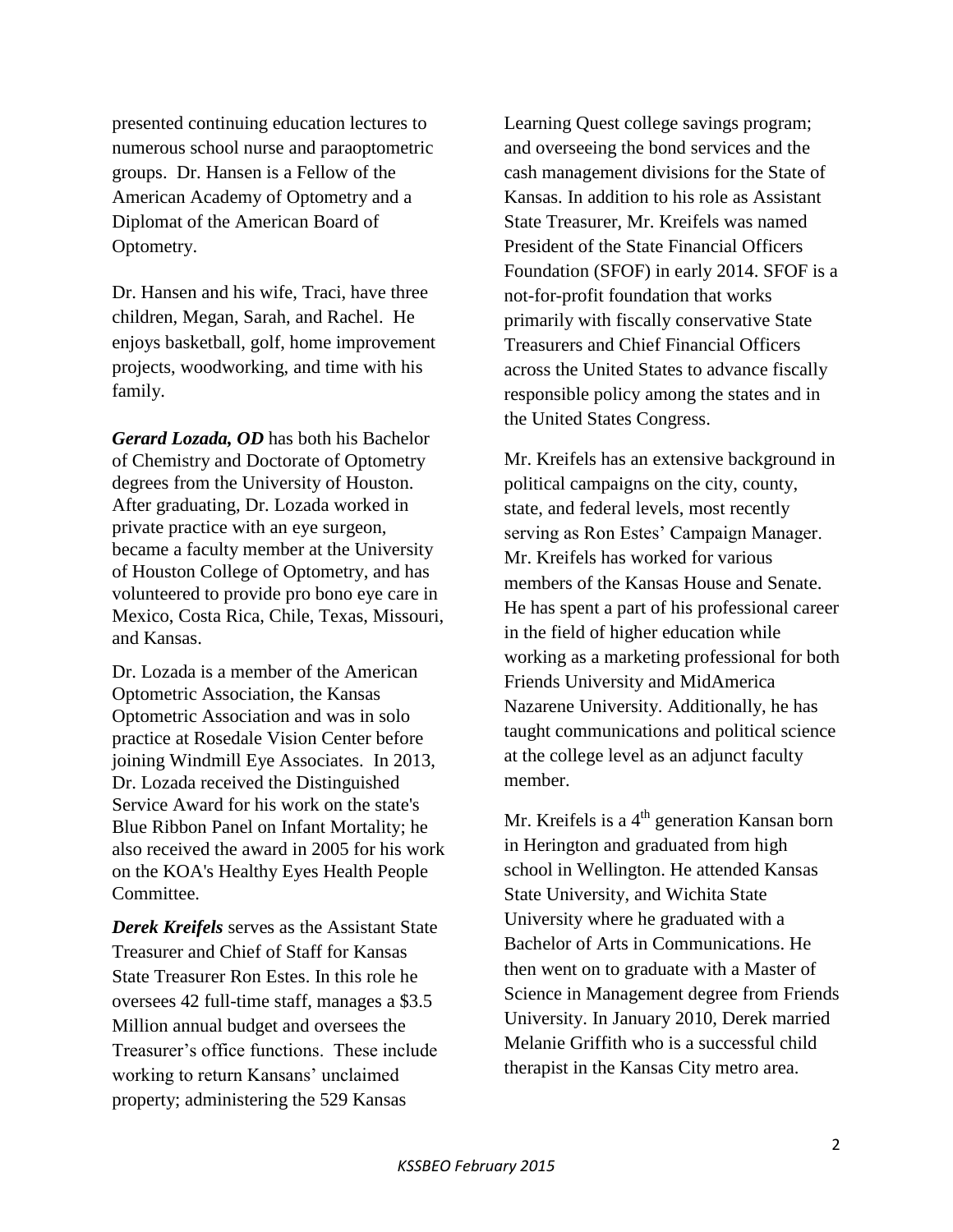They are active in their church and reside in Roeland Park, KS.

Mr. Kreifels is an Eagle Scout and a graduate of Leadership Sumner County, Leadership Olathe, and has volunteered for more than a decade with various faith-based college student leadership programs. He has served as president of the Friends University KC Alumni Advisory Board, and served as one of Governor Brownback's appointees on the Kansas Humanities Council Board of Directors from 2011-2014. He is a 2011 graduate of the Kansas Republican Party Men's Leadership Series. In 2011 he was elected to serve as Treasurer for the Kansas Republican Party 3rd Congressional District and was also nominated by 3rd District Congressman Kevin Yoder to be a participant in the American Council of Young Political Leaders international exchange program. In 2012 he was elected Secretary of the Kansas Republican Party, a role in which he still serves.

## *Illegal Contact Lens Sales*

KSSBEO continues to fight against the sale of the contact lenses without a valid prescription. During 2014, the Board sent out cease and desist orders to six businesses and one supplier, in addition to 9 individuals that were selling the contacts via Facebook.

As President Ayre stated earlier, the Board is preparing Public Service Announcements to take the offense against these type sales.

Please continue to contact the Board when you discover illegal contact sales. Please provide the business name and address if possible.

The Board is also collecting data on injuries to patients that involve the use of decorative lenses. If you have a patient that has suffered injuries from these lenses, please contact the Board at [kssbeo@kssbeo.ks.gov](mailto:kssbeo@kssbeo.ks.gov)

## *KSSBEO vs KOA*

Ever wonder what the difference between Kansas Board of Examiners in Optometry and the Kansas Optometric Association?

The Board was established to protect the public and ensure that the highest quality of comprehensive eye care is available to the citizens of Kansas and that it is the delivered by qualified optometric practitioners.

KOA serves as a membership resource for information and educational opportunities and delivers a unified voice about issues affecting the profession.

## *Trade Names*

**K.A.R. 65-9-1. Use.** No licensee, including any licensee who practices in a partnership, association, professional corporation, limited liability company, or other group practice, shall engage in the practice of optometry under a trade or assumed name until an application to use that name at a specific location or locations has been approved by the board.

The Board will only approve trade names at its regularly scheduled meetings – *NO EXCEPTIONS.* 

The trade name must be approved by the Board *PRIOR* to its usage.